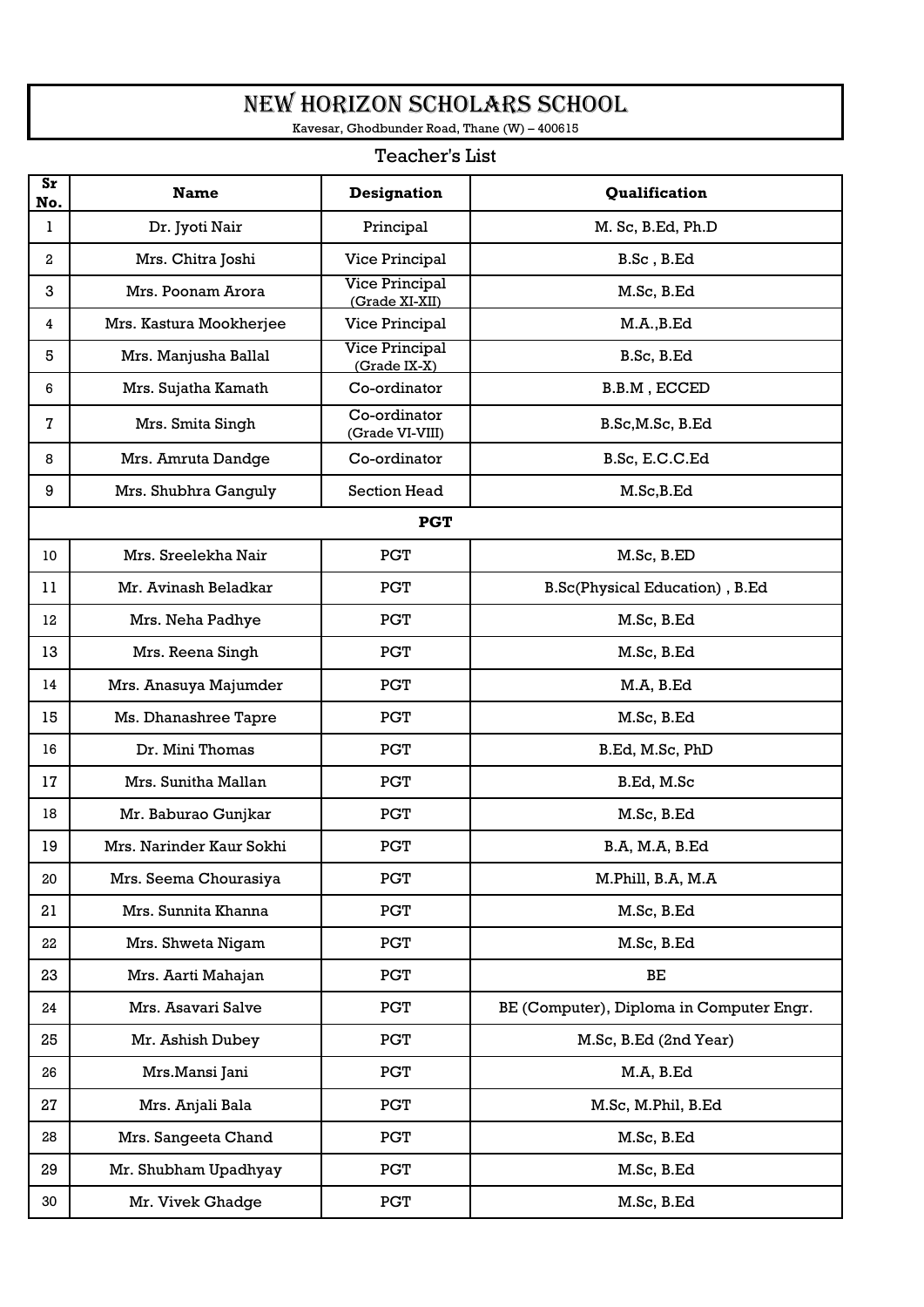| 31 | Mrs. Anamika Shinde        | <b>PGT</b> | B.P.Ed, M.Com                  |
|----|----------------------------|------------|--------------------------------|
| 32 | Mrs. Ruchi Modi            | <b>PGT</b> | M.Com, B.Ed                    |
|    |                            | <b>TGT</b> |                                |
| 33 | Mrs. Bharti Kadam          | <b>TGT</b> | M.A, B.P.Ed, Diploma in Yoga   |
| 34 | Mrs. Ekta Parab            | <b>TGT</b> | B.F.A.                         |
| 35 | Mr. Deepak Kadam           | <b>TGT</b> | G.D.ART                        |
| 36 | Mrs. Sonali Korgaonkar     | <b>TGT</b> | M.A, B.Ed                      |
| 37 | Mr. Narendra Chavan        | <b>TGT</b> | MA, B.Ed                       |
| 38 | Mrs. Anu Satish            | <b>TGT</b> | M.A, B.Ed                      |
| 39 | Mrs. Deepa Kadam           | <b>TGT</b> | B.A, B.Ed                      |
| 40 | Mr. Arjun Thapliyal        | <b>TGT</b> | B.Sc(IT)                       |
| 41 | Mr. Ashok Kumar            | <b>TGT</b> | M.A, B.Ed                      |
| 42 | Mrs. P.Preethi Vinitha     | <b>TGT</b> | B.Tech (IT)                    |
| 43 | Mr. Vaibhav Kadam          | <b>TGT</b> | M.A, B.Ed                      |
| 44 | Mrs. Anindita Mukherjee    | <b>TGT</b> | M.A, B.Ed                      |
| 45 | Mrs. Anita Mishra          | <b>TGT</b> | MA, B.Ed, M.Phil               |
| 46 | Mrs. Ekta Sinha            | <b>TGT</b> | B.Sc, ECCEd, B.Ed              |
| 47 | Mrs. Sonal Mishra          | TGT        | B.A, B.Ed                      |
| 48 | Mrs. Suman Verma           | <b>TGT</b> | M.Sc, B.Ed                     |
| 49 | Mrs. Preety Dewangan       | <b>TGT</b> | M.Sc, B.Ed                     |
| 50 | Mrs. Purvi Mehta           | <b>TGT</b> | B.A, B.Ed                      |
| 51 | Mrs. Sujata Roy Chaowdhary | <b>TGT</b> | M.A,B.Ed                       |
| 52 | Mrs. Harshali Adhav        | <b>TGT</b> | M.Sc, B.Ed                     |
| 53 | Ms. Prachi Desai           | <b>TGT</b> | M.Com, B.Ed                    |
| 54 | Mrs. Soumi Mukhopadhyay    | <b>TGT</b> | M.Sc., B.Ed                    |
| 55 | Mrs. Supriya Bhardwaj      | <b>TGT</b> | M.A, B.Ed                      |
| 56 | Dr.Neelam Bakle            | <b>TGT</b> | M.Sc, B.Ed, Ph.D               |
| 57 | Mrs. Komal Mahal           | <b>TGT</b> | M.Sc, B.Ed                     |
| 58 | Mrs. Shraddha Pandey       | <b>TGT</b> | M.A, B.Ed                      |
| 59 | Mrs. Sandhya Gopakumar     | <b>TGT</b> | M.Sc, B.Ed                     |
| 60 | Mrs. Ayesha Sippy          | <b>TGT</b> | B.A, M.A (pur), B.Ed, NTT, TET |
| 61 | Ms. Tejal Gor              | <b>TGT</b> | M.A, B.Ed                      |
| 62 | Mrs. Deepali Chaudhari     | <b>TGT</b> | B.Sc, M.CM, B.Ed               |
| 63 | Mrs. Suwarna Verma         | <b>TGT</b> | M.A, M.Ed                      |
| 64 | Mrs. Neeta Mahajan         | <b>TGT</b> | P.G. In Music                  |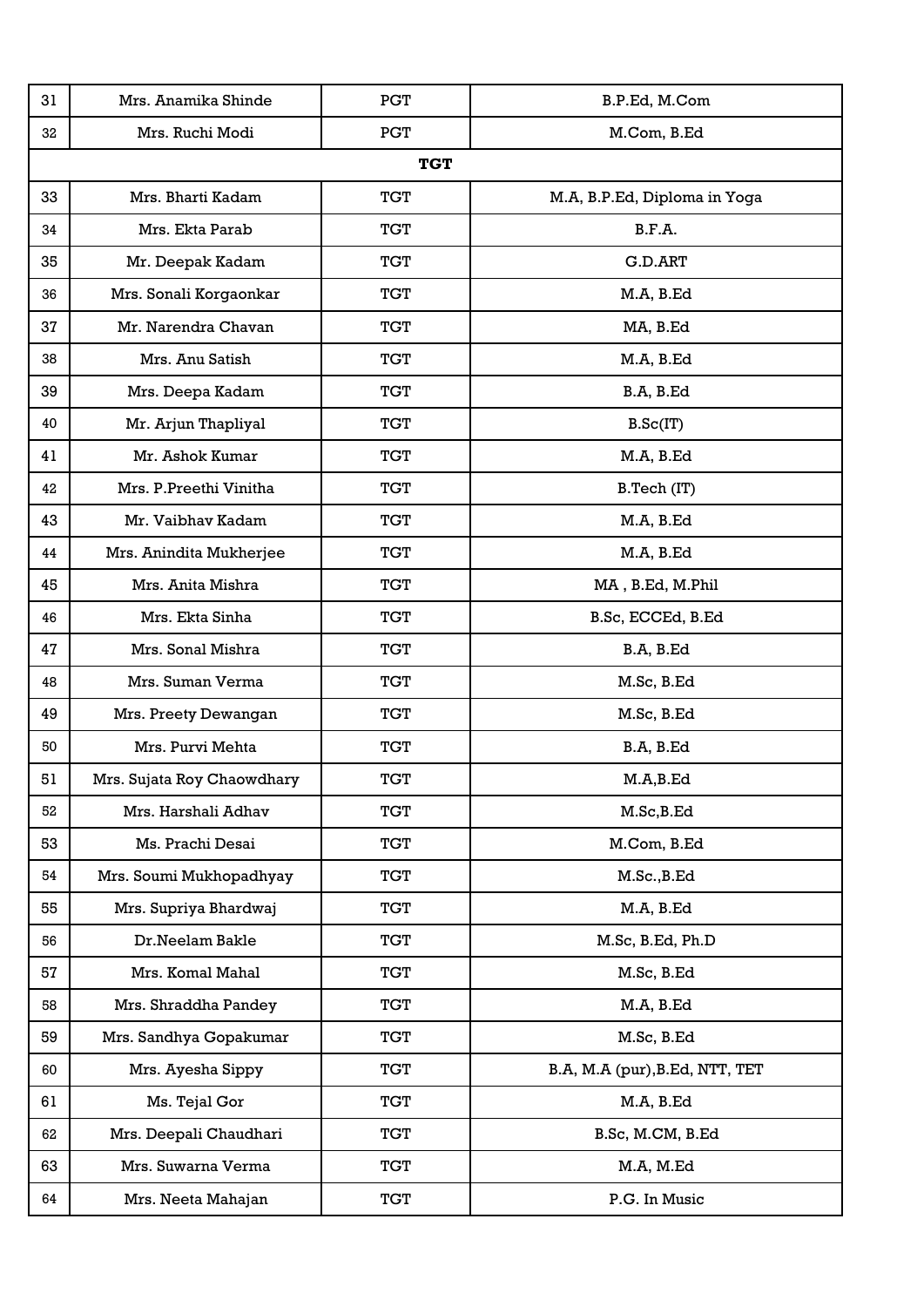| 65 | Mrs. Debjani Banerjee      | <b>TGT</b> | B.Sc, M.C.A                          |
|----|----------------------------|------------|--------------------------------------|
| 66 | Ms. Vrishali Kamble        | <b>TGT</b> | M.Com, M.Ed, TET                     |
| 67 | Mrs. Mugdha Naik           | <b>TGT</b> | M.A, B.Ed                            |
| 68 | Mrs. Sarita Tiwari         | <b>TGT</b> | B.A, B.Ed                            |
| 69 | Mrs. Akshata Dangale       | <b>TGT</b> | B.A., M.Ped                          |
| 70 | Mrs. Kavita Varma          | <b>TGT</b> | M.A,B.Ed                             |
| 71 | Mrs. Sneha Jadhav          | <b>TGT</b> | M.A, B.Ed                            |
| 72 | Mrs. Tejashree Adisare     | <b>TGT</b> | M.Sc, B.Ed                           |
| 73 | Mr. Jitesh Jha             | <b>TGT</b> | M.Sc,M.Ed                            |
| 74 | Mrs. Mamatha K. R.         | <b>TGT</b> | B.Sc, B.Ed, CTET                     |
| 75 | Mrs. Lilipta Dash          | <b>TGT</b> | MA, B.Ed                             |
| 76 | Mrs. Rajkumari Sharma      | <b>TGT</b> | B.A, M.A(Socialogy) B.Ed, M.A(Hindi) |
| 77 | Mrs. Richa Karna           | <b>TGT</b> | B.Sc, B.Ed                           |
| 78 | Mrs. Maya Chunletia        | <b>TGT</b> | B.Com, B.Ed                          |
| 79 | Mrs. Deepa Paralkar        | <b>TGT</b> | B.Sc, M.Sc, B.Ed                     |
| 80 | Ms. Pooja Bhatnagar        | <b>TGT</b> | M.A, B.Ed                            |
| 81 | Mrs. Bhaswati Majumdar     | <b>TGT</b> | M.A, B.Ed, CTET                      |
| 82 | Mrs. Anupama Doradla       | TGT        | M.Com, M.A, B.Ed                     |
| 83 | Ms. Aishwarya Shinde       | <b>TGT</b> | B.A, M.P.Ed                          |
| 84 | Mrs. Herjeet Kaur Majithia | TGT        | M.A, B.Ed                            |
| 85 | Mrs. Leena Patra           | <b>TGT</b> | M.Sc, B.Ed                           |
| 86 | Mrs. Rekha Nair            | <b>TGT</b> | B.Com, B.Ed                          |
| 87 | Mrs. Atmadipa Chakraborty  | <b>TGT</b> | M.Sc, B.Ed                           |
| 88 | Mrs. Meenakshi Thakur      | <b>TGT</b> | M.Sc, B.Ed                           |
| 89 | Mr. Devjyoti Chatterjee    | <b>TGT</b> | <b>B.Com, Sangeet Visharad</b>       |
| 90 | Mrs. Vineetha Angamali     | <b>TGT</b> | M.A, B.Ed                            |
| 91 | Mrs. Shruti Tushir         | <b>TGT</b> | B.Com, B.Ed                          |
| 92 | Mrs. Sanika Andhrutkar     | <b>TGT</b> | B.Sc, B.Ed                           |
| 93 | Mrs. Neelam Singh          | <b>TGT</b> | MA, B.Ed                             |
| 94 | Mr. Ajaysinh Devaji        | <b>TGT</b> | B.P.Ed                               |
| 95 | Mr. Amit Ghagda            | <b>TGT</b> | $B.Sc(IT)$ . $B.Ed$                  |
| 96 | Mrs. Debdutta Dastidar     | <b>TGT</b> | M.A, B.Ed                            |
| 97 | Mrs. Karishma Sarvankar    | <b>TGT</b> | M.Sc (Comp)                          |
| 98 | Mrs. Shalini Singh         | <b>TGT</b> | M.Sc, B.Ed                           |
| 99 | Mrs. Gargi Deshpande       | <b>TGT</b> | B.Com, Yoga Diploma                  |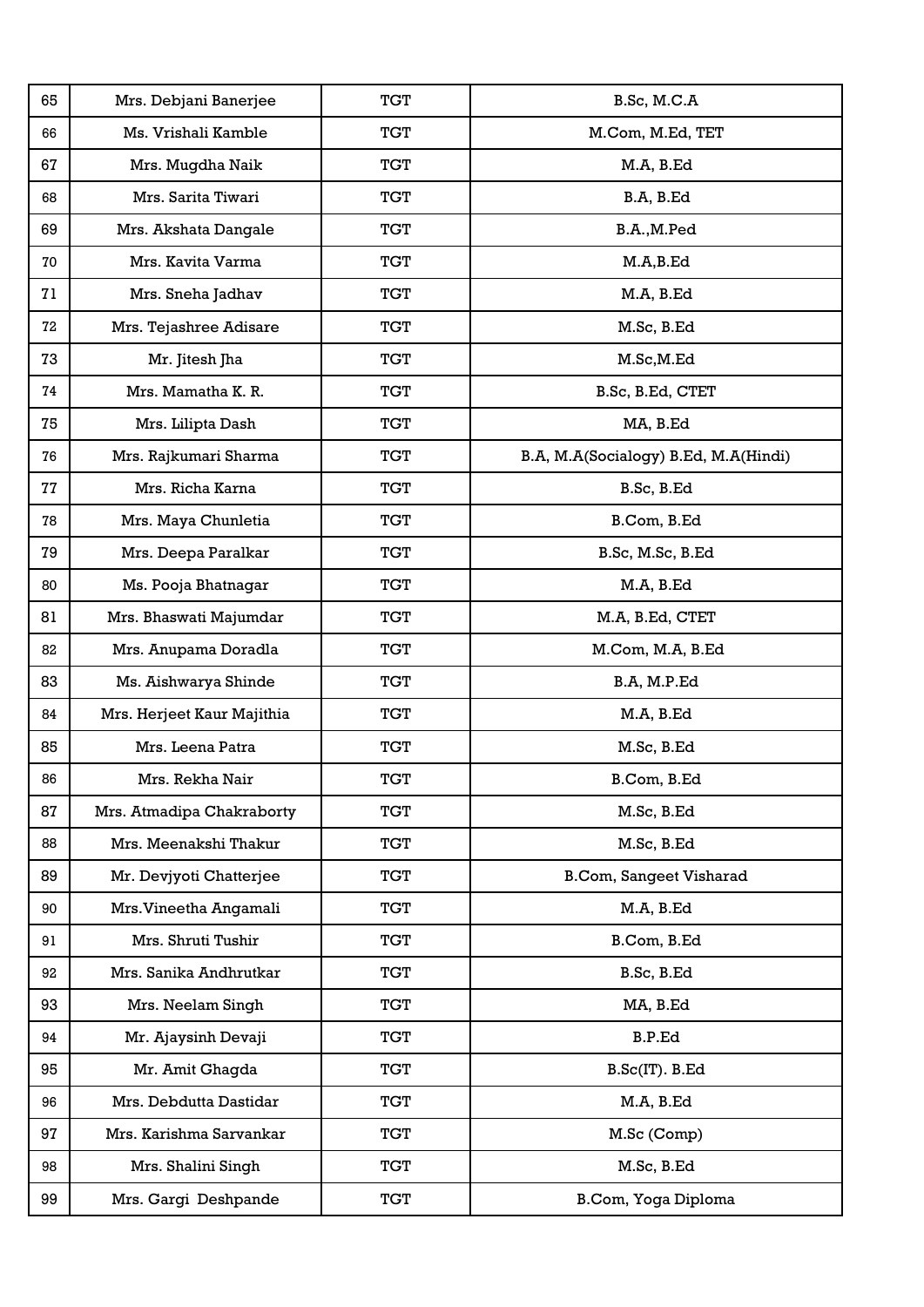| 100 | Mr. Pratik Kookani         | <b>TGT</b> | B.Sc, B.Ed                       |
|-----|----------------------------|------------|----------------------------------|
| 101 | Mr. Prasanna Shivade       | <b>TGT</b> | M.A, B.Ed                        |
| 102 | Mrs. Rashmi Kujur          | <b>TGT</b> | B.A, B.Ed                        |
| 103 | Mrs. Varsha Tripathi       | <b>TGT</b> | MA, B.Ed                         |
| 104 | Mr. Vijay Chavan           | <b>TGT</b> | B.Sc, B.Ed                       |
| 105 | Mrs. Shikha Sahu           | TGT        | M.C.A, B.Ed                      |
| 106 | Mrs. Rashmi Kulkarni       | TGT        | M.Sc, B.Ed                       |
| 107 | Mrs. Jayasree Krishnan     | <b>TGT</b> | M.Sc, B.Ed                       |
| 108 | Mr. Nikhil Kumar Jangid    | <b>TGT</b> | M.Sc, B.Ed                       |
| 109 | Mrs. Kiran Dwivedi         | <b>TGT</b> | MA, B.Ed                         |
| 110 | Mrs. Shyamshree Pal        | <b>TGT</b> | M.A, B.Ed                        |
|     |                            | <b>PRT</b> |                                  |
| 111 | Mrs. Nabanita Kakade       | <b>PRT</b> | B.Com., B.Ed                     |
| 112 | Mrs. Anagha Bendre         | <b>PRT</b> | B.Com, B.Ed                      |
| 113 | Mrs. Meghna Dey            | <b>PRT</b> | B.A, B.Ed                        |
| 114 | Mrs. Kavita Mehra          | <b>PRT</b> | B.M.S., B.Ed                     |
| 115 | Mrs. Mary Philip           | <b>PRT</b> | M.Sc, B.Ed                       |
| 116 | Mrs. Smita Ghatak          | <b>PRT</b> | B.Sc, B.Ed                       |
| 117 | Mrs. Loraine Lobo          | <b>PRT</b> | B.Com, P.G. in ES/Comp., ECCEd   |
| 118 | Mrs. Akshata Rane          | <b>PRT</b> | B.A, A.T.D, A.M                  |
| 119 | Mrs. Lochana Shinde        | <b>PRT</b> | M.Sc(IT)                         |
| 120 | Mrs. Mugdha Phadnis        | PRT        | B.Com, B.Ed                      |
| 121 | Mrs. Prachi Joshi          | <b>PRT</b> | B.Com, ECCEd, D.Ed               |
| 122 | Mrs. Sangeeta Bodhare      | <b>PRT</b> | B.Com, D.Ed, ECCEd               |
| 123 | Mrs. Gauri Khisty          | <b>PRT</b> | M.Com. B.Ed                      |
| 124 | Ms. Elizabeth Nadar        | <b>PRT</b> | B.A, B.Ed                        |
| 125 | Ms. Glory Nadar            | <b>PRT</b> | B.A, B.Ed                        |
| 126 | Mrs. Kirti Renuke          | <b>PRT</b> | $M.A$ , $A.T.D$ , $A.M$          |
| 127 | Mrs. Jyoti Patil           | <b>PRT</b> | B.A, D.Ed, B.Ed (pur)            |
| 128 | Mrs. Jagruti Ghungurde     | <b>PRT</b> | B.A, B.A(Music)                  |
| 129 | Mrs. Anushka Ranade        | PRT        | M.A (Clinical Psychology)        |
| 130 | Mr. Satyaprakash Srivastav | <b>PRT</b> | B.Com, B.Ed (Physical & English) |
| 131 | Mrs. Jyoti Gaikar          | <b>PRT</b> | B.A, B.P.Ed                      |
| 132 | Mr. Maruti Kadam           | <b>PRT</b> | B.A, A.T.D, C.T.C                |
| 133 | Mrs. Aaditi Dhake          | <b>PRT</b> | B.E(Cmp Engg).                   |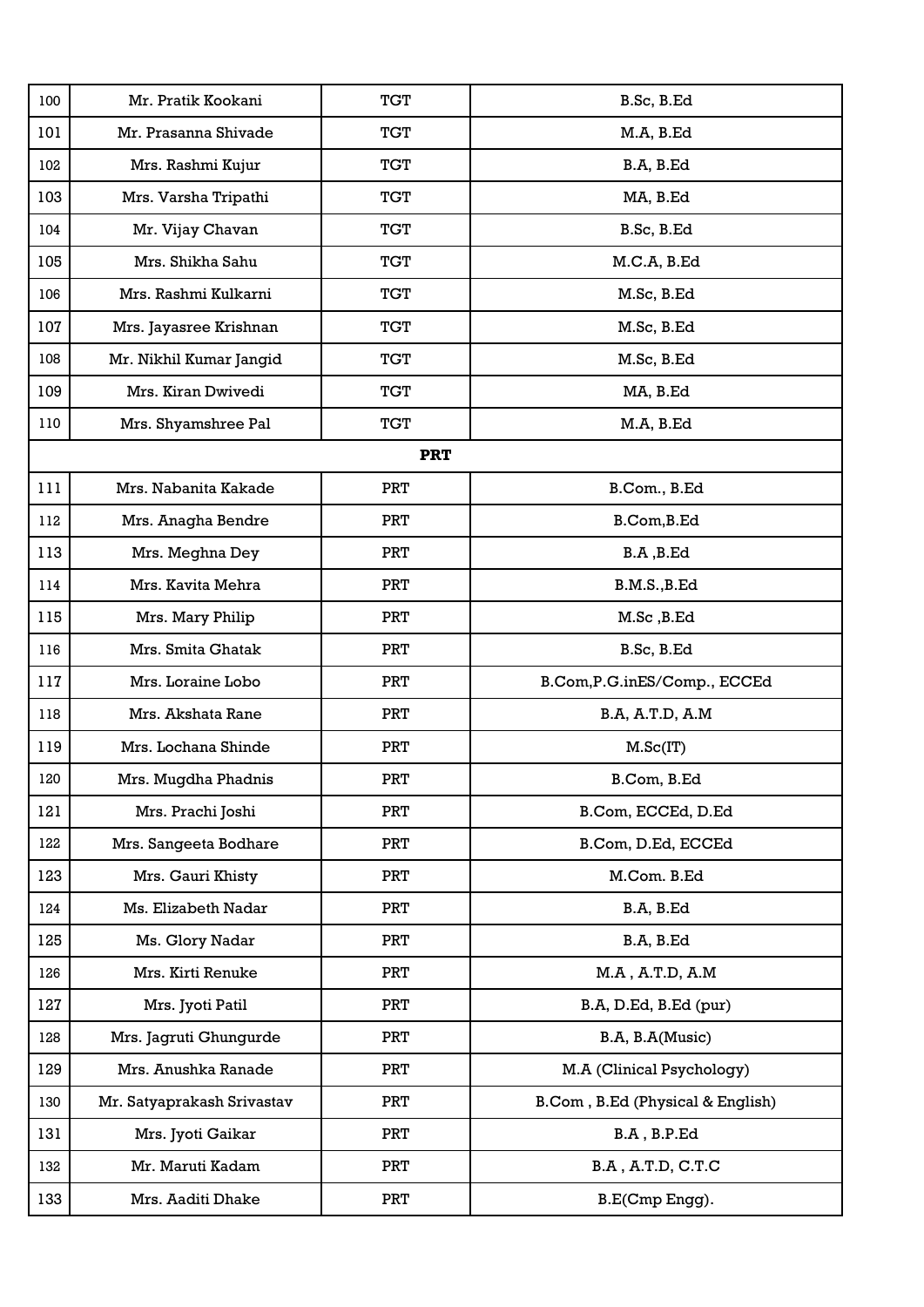| 134 | Mrs. Shakuntala Shetty  | <b>PRT</b> | B.Com, ECCEd                                                       |
|-----|-------------------------|------------|--------------------------------------------------------------------|
| 135 | Mrs. Manisha Jadhav     | <b>PRT</b> | M.A, B.Ed, PPTT(Pre-Primary Teacher Training)                      |
| 136 | Mr. Bhagwat Chawan      | <b>PRT</b> | B.A,D.Ed                                                           |
| 137 | Mrs. Priti Singh        | <b>PRT</b> | B.Sc,M.A,B.Ed                                                      |
| 138 | Mrs. Shilpa Salvi       | <b>PRT</b> | M.Com, PGDECE                                                      |
| 139 | Ms. Priyanka Chaubey    | <b>PRT</b> | M.A, D.Ed                                                          |
| 140 | Mrs. Sumi Jain          | <b>PRT</b> | B.Sc, B.Ed, ECCEd                                                  |
| 141 | Mrs. Unnati Raheria     | <b>PRT</b> | $B.A$ , $M.A$                                                      |
| 142 | Mrs. Kavita Sawant      | <b>PRT</b> | B.Com, B.P.Ed                                                      |
| 143 | Mrs. Sonali Surve       | <b>PRT</b> | B.A, B.P.Ed                                                        |
| 144 | Ms. Pratima Gogate      | <b>PRT</b> | M.A(Music), Sangeet Visharad, Hindustani<br><b>Classical Vocal</b> |
| 145 | Mrs. Swapnali Dhavle    | <b>PRT</b> | B.A, D.Ed                                                          |
| 146 | Mrs. Neha Lalsahb Singh | <b>PRT</b> | M.A, D.T.Ed                                                        |
| 147 | Mrs. Sheetal Penkar     | <b>PRT</b> | B.Com, ECCEd, D.Ed                                                 |
| 148 | Mrs. Varsha Phadke      | <b>PRT</b> | B.Com, ECCEd                                                       |
| 149 | Mrs. Ruchi Gupta        | <b>PRT</b> | M.A, B.Ed, CTET                                                    |
| 150 | Mrs. Archana Singh      | <b>PRT</b> | M.A, M.Ed                                                          |
| 151 | Ms. Monica Raghbotra    | <b>PRT</b> | B.A, NPTTD, B.Ed(pur)                                              |
| 152 | Mrs. Neetu Shukla       | <b>PRT</b> | M.Com, B.Ed, CTET                                                  |
| 153 | Ms. Roshni Mourya       | <b>PRT</b> | M.A, D.T.Ed                                                        |
| 154 | Mrs. Neha Chuhan        | <b>PRT</b> | B.Sc, B.Ed                                                         |
| 155 | Mrs. Priti Sarurkar     | PRT        | SSC, Certicate course in Yoga and Naturopathy                      |
| 156 | Mrs. Jyoti Varma        | <b>PRT</b> | M.Com, B.Ed                                                        |
| 157 | Mrs.Ulka Sutaria        | <b>PRT</b> | <b>B.Com, TTC</b>                                                  |
| 158 | Mrs. Neha A Singh       | <b>PRT</b> | B.A, B.Ed                                                          |
| 159 | Mrs. Jyotsana Singh     | <b>PRT</b> | M.A, M.A(Hindi), B.Ed                                              |
| 160 | Ms. Ami Patel           | <b>PRT</b> | B.Com, D.Ed                                                        |
| 161 | Mrs. Sunita Khatri      | <b>PRT</b> | B.A, B.Ed                                                          |
| 162 | Mrs. Rosy Fernandes     | PRT        | B.Com, B.Ed, ECCEd                                                 |
| 163 | Mrs. Reena Khati        | <b>PRT</b> | B.Sc, M.A, B.Ed                                                    |
| 164 | Mrs. Kavita Dubey       | <b>PRT</b> | M.A, B.Ed                                                          |
| 165 | Mrs. Shailavi Sawant    | <b>PRT</b> | B.A, B.Ed                                                          |
| 166 | Mrs. Himani Mathur      | <b>PRT</b> | M.A, B.Ed, CTET                                                    |
| 167 | Mrs. Thever Arokia Mary | <b>PRT</b> | B.A, B.Ed                                                          |
| 168 | Mrs. Smita Meshram      | <b>PRT</b> | M.Sc, B.Ed                                                         |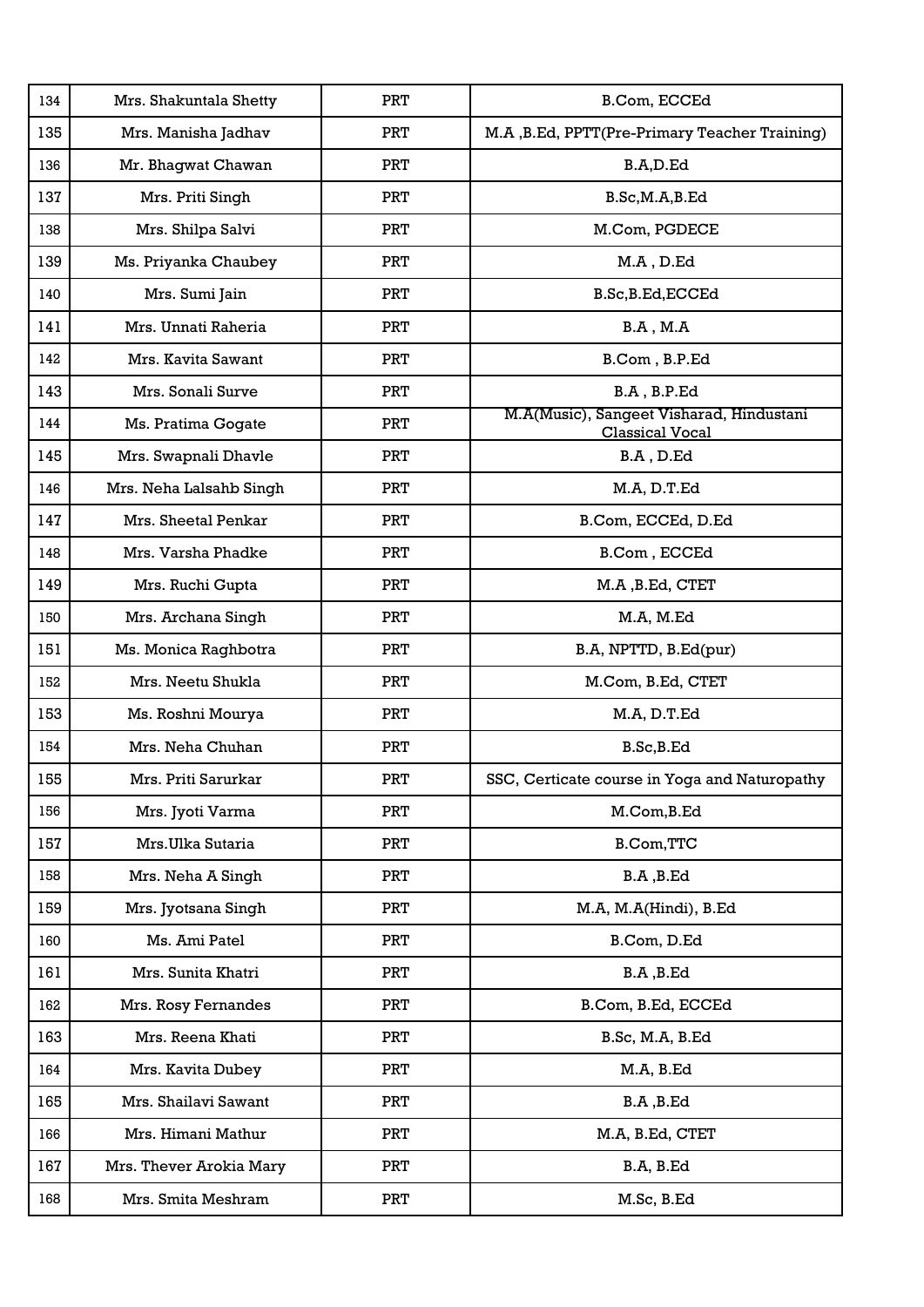| 169 | Mrs. Jasmine Shah        | PRT        | B.ComM.H.R.M., TTC                                            |
|-----|--------------------------|------------|---------------------------------------------------------------|
| 170 | Mrs. Sonali Deshpande    | <b>PRT</b> | B.Sc, B.Ed                                                    |
| 171 | Mr. Ganesh Sawant        | <b>PRT</b> | B.A, B.P.Ed                                                   |
| 172 | Mrs. Dipali Jagtap       | <b>PRT</b> | M.Com., B.Ed., D.C.M                                          |
| 173 | Mrs. Swati Patil         | <b>PRT</b> | B.Sc., MBM, Dip in Yoga                                       |
| 174 | Mrs. Muthu Shobha Balraj | <b>PRT</b> | B.Com., B.Ed                                                  |
| 175 | Mrs. Lata Benjamin       | <b>PRT</b> | B.Com., B.Ed                                                  |
| 176 | Ms. Ruhi Sayyed          | <b>PRT</b> | H.S.C., D.E.I.Ed                                              |
| 177 | Mrs. Norina Mathias      | <b>PRT</b> | B.A, D.Ed                                                     |
| 178 | Mrs. Deepa Kurhade       | PRT        | M.Sc, B.Ed                                                    |
| 179 | Mrs. Shashilata Kurmi    | <b>PRT</b> | B.Sc, B.Ed, PGDEM                                             |
| 180 | Mrs. B.Jeyashree         | <b>PRT</b> | B.Sc, MCA, B.Ed                                               |
| 181 | Mrs. Gouri Nargale       | <b>PRT</b> | <b>B.A, A.T.D</b>                                             |
| 182 | Mrs. Poonam Gupta        | <b>PRT</b> | M.Sc, B.Ed                                                    |
| 183 | Mrs. Shital Bachhav      | <b>PRT</b> | B.A, M.C.M, B.Ed                                              |
| 184 | Mrs. Manila Salatry      | <b>PRT</b> | M.Com, Diploma in yoga                                        |
| 185 | Mrs. Sudha Bhanwal       | <b>PRT</b> | B.A, PPTTC                                                    |
| 186 | Mrs. Rashmi Singh        | <b>PRT</b> | M.A, B.Ed                                                     |
| 187 | Mrs. Annu Tandon         | <b>PRT</b> | M.Sc, B.Ed                                                    |
| 188 | Mrs. Pritam Kaur         | <b>PRT</b> | B.Com, DECE, B.Ed (Pursuing)                                  |
| 189 | Mrs. Sarika Phatak       | <b>PRT</b> | B.A, D.Ed, B.Ed                                               |
| 190 | Mrs. Jayashree Mishra    | <b>PRT</b> | M.Sc. B.Ed.                                                   |
| 191 | Mrs. Apurva Dubey        | <b>PRT</b> | M.Sc, B.Ed, Diploma of High School Teacher's<br>Training.     |
| 192 | Ms. Farheen Shaikh       | <b>PRT</b> | <b>H.S.C, A.T.D</b>                                           |
| 193 | Mrs. Neha Patil          | <b>PRT</b> | B.Com, CertifiEd Jazz and Comtemporay, Yoga,<br><b>Katahk</b> |
| 194 | Ms. Foram Patel          | <b>PRT</b> | <b>B.Com</b>                                                  |
| 195 | Mrs. Vasundhara Dani     | PRT        | M.Sc, B.Ed                                                    |
| 196 | Mrs. Seema Chaurasia     | <b>PRT</b> | M.Sc,B.Ed                                                     |
| 197 | Mrs. Roopali Karmarkar   | <b>PRT</b> | B.Com, B.Ed                                                   |
| 198 | Mrs. Pamela Chatterjee   | <b>PRT</b> | M.A, B.Ed                                                     |
| 199 | Mrs. Paramita Bose       | <b>PRT</b> | B.A, NPTT                                                     |
| 200 | Mrs. Ashwini Ahire       | <b>PRT</b> | M.A, B.Ed, SET(Marathi)                                       |
| 201 | Ms. Nidhi Panchal        | <b>PRT</b> | <b>ATD</b>                                                    |
| 202 | Mrs. Vaibhavi Patil      | <b>PRT</b> | M.Sc, B.Ed                                                    |
| 203 | Mrs. Ria Mondal          | <b>PRT</b> | B.com, B.Ed                                                   |